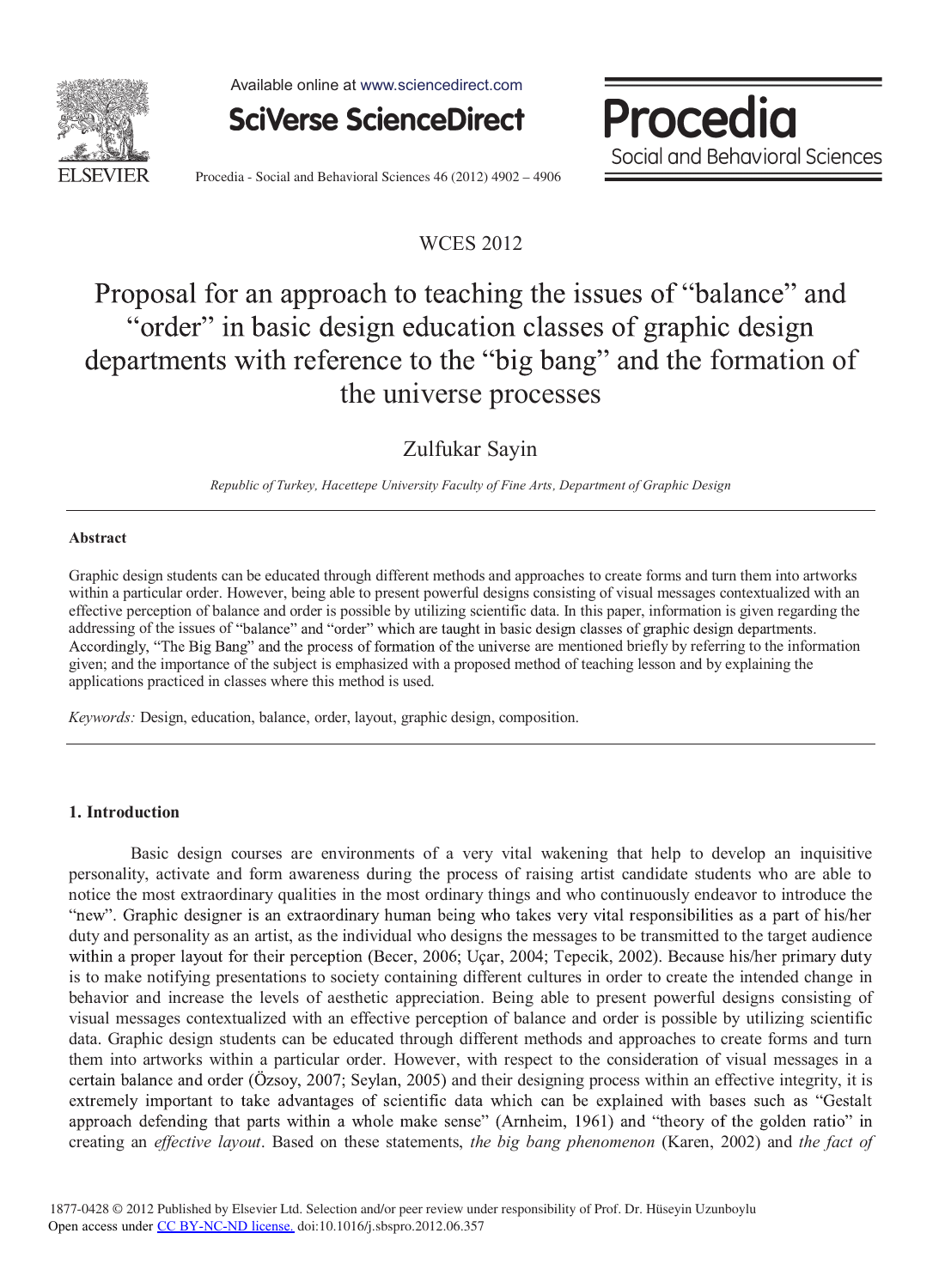*human as a changer* - who has been interfering in "the great order called the universe" that has formed by itself in a very short time, and who has brought the civilization and the universe that we live in to these days - could be taken as references in basic design classes while teaching "balance" and "order" issues in design, because it is possible to encounter very significant examples of "balance" and "order" formations which have emerged either spontaneously in nature or have been created as a result of interferences by humans in the universe and especially on earth (Alpher and Herman, 2001).

### 2. Applications on the Issues of "Balance" and "Order" in Basic Design Education Classes

In most education institutes, basic design education begins with preliminary study and analysis of natural objects. The students work through applications similar to their other previous works; afterwards they go on with "balance" and "order" issues. These two concepts are addressed rather without expanding on the issue, generally by asking the students to create different designs with various geometrical objects given to them. Students who have been preparing for the exams of faculties of fine arts by drawing many different objects all their lives face the risk of becoming completely indifferent because of practicing the same exercises when they are taken into education with similar approaches and applications in basic design education at universities. During the performance of any art work including natural or artificial object examinations, it is quite important to begin firstly with teaching balance and order concepts in basic design education since making an effective and easily perceivable design is possible by considering it in a certain balance and order. As it should be the primary purpose in basic design education classes to make the student acquire an original and creative personality (Balci, 2004; Gence, 2006), initially some old "known" and "common" customs that he/she has previously gained should be taken away or maybe removed. For this reason, art students, who are expected to improve new images, original expressions by destroying mediocrity and convention due to the nature of art, should be directed to perform unexpected amazing applications befitting the spirit of the work area, therefore to make a difference and astonish. Because the artist is somebody who astonishes people with the art works he /she creates. Thus, conversations should be made on subjects that the artist candidate students are not familiar with, unexpected exercises should be practiced and shocks should be delivered in a planned way so that they become aware of the different environment they are in. For this purpose, exercises should be given to the students for some time after they are taken away from the world of the known with the performed applications to interpret objects and events with the new perspective they have acquired in order to make them gain high aesthetic appreciation, creativity and different personalities. One of the education processes that could be applied in this context is as the following: The proposed concept in this study is to start the education process by saying "welcome" to the students with amazing methods which they are not used to. For example the lesson can be star by puncturing an inflated balloon filled with tiny white and gray pieces of papers suddenly on a base made with black cardboards spread on the classroom floor, then making explanations based on "the big bang" process and arrangements with the pieces of papers gathered spontaneously on the black cardboards.

### **3.** Application Proposal for the Issues of "Balance" and "Order" to be taught in Basic Design Education **Classes**

The students who graduate from primary and secondary schools with a vast majority having a perception based on "memorization" and certain patterns far from review and creativity, aesthetic appreciation and mentality of originality subsequently go to universities to take art education. It is very important to make sure that these students firstly leave this perception behind and become inquisitive individuals having a perspective without prejudice in a state of high awareness. For this reason surprises should be delivered frequently.

For instance, the first lesson could be taught as the following: The instructor enters the classroom with an unexpected behavior, makes some amazing discourse; with the help of a couple of persons brought from outside having images of workmen, a network is knitted in the classroom with strings at height of reach of the hand through consternation of the students. Afterwards black cardboards are spread on the classroom floor accompanied by surprising words and behaviors. The instructor tells the students that they would go for a long journey and they should be tough, everyone's resistance should be very strong in order to complete this journey period successfully and gives each student a balloon with surprising behaviors and asks them to inflate the balloons and tie them to the